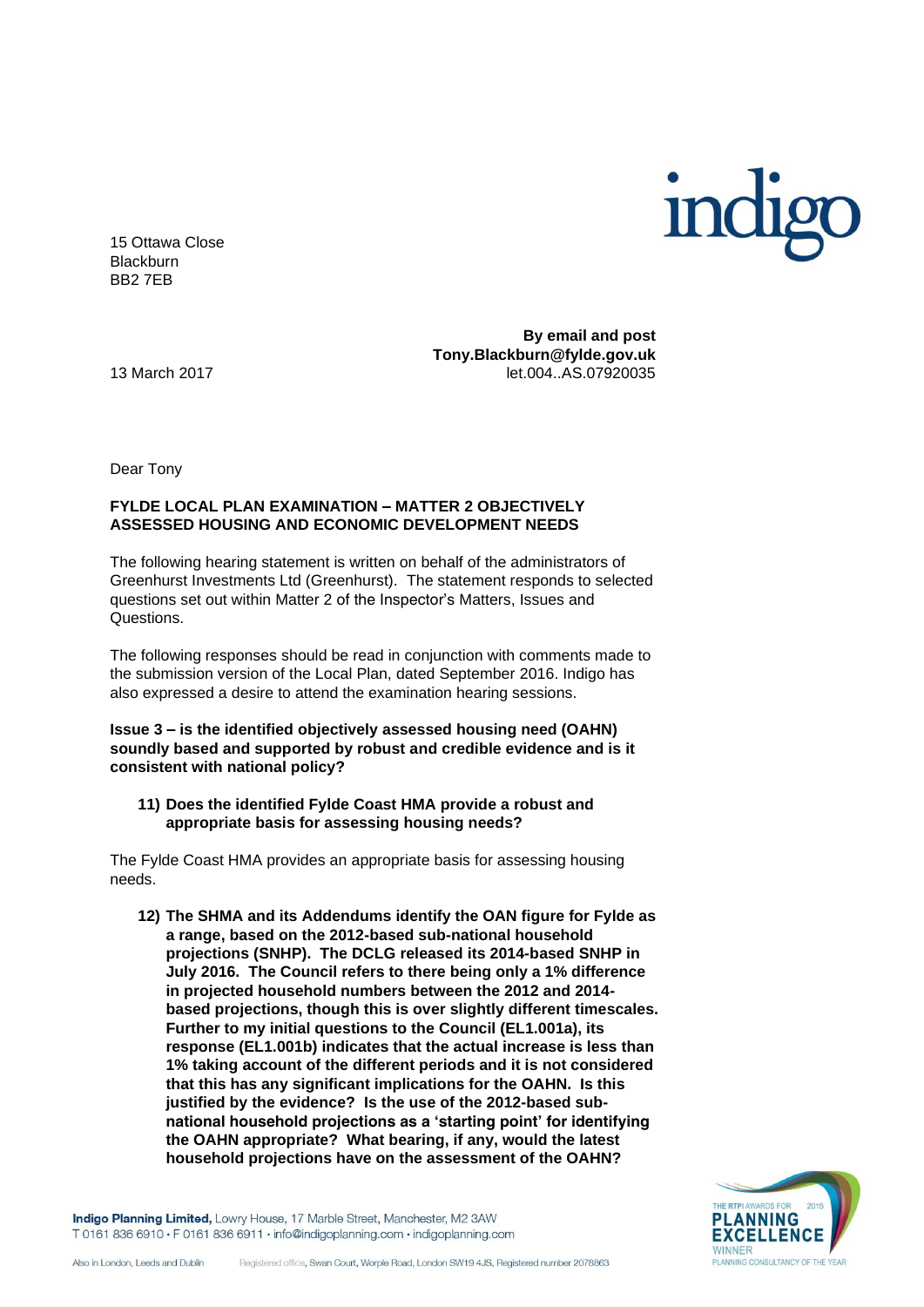The 2014 based sub-national household projections (2014 SNHP) should be used in preference to the 2012 data. Planning Practice Guidance is clear that the most up to date projections should be used. The Council has had adequate time to take account of the 2014 SNHP.

The Council's response to the Inspector's initial questions suggest a 1% change as a result of the 2014 data, and therefore proposes no action is needed. However, the full re-modelling of demographic and employment-led scenarios using the 2014 SNHP could lead to a greater change and should therefore be investigated.

To put this into context, according to the 2014 household projections, Fylde is expected to see the second highest growth rates in household numbers (after Chorley) in Lancashire. It is therefore considered that the identified housing requirement of 370 dwellings per annum is unlikely to meet the base level of demographic need and instead the OAHN should be set towards the upper end of the range identified by the Council.

# **13) Is the OAHN range of figures identified in the SHMA soundly based?**

According to the 2014 household projections, Fylde is expected to see the second highest growth rates in household numbers (after Chorley) in Lancashire. It is therefore considered that the OAHN should be set towards the upper end of the range identified by the Council.

# **14) Does the assessment of OAHN take sufficient account of market signals as well as other market indicators in relation to the balance between the demand for and supply for housing?**

The OAHN set out in the SHMA has not been robustly calculated. The following issues with market signals have been identified and have not been fully justified:

- The market signals information available demonstrates that a larger uplift to the housing need figure is needed;
- The SHMA applies a small level of upward adjustment to the planned housing numbers despite clear evidence of market stress and worsening trends:
	- o House prices have been consistently higher then neighbouring authorities (Figure 4.1, SHMA);
	- o The costs of housing at entry level, whilst not at national levels has grown to a greater extent than seen in Blackpool and Wyre (Figure 4.3, SHMA);
	- o Mean rents has increased in contrast to the decline experienced in Wyre and Blackpool (Figure 4.4, SHMA);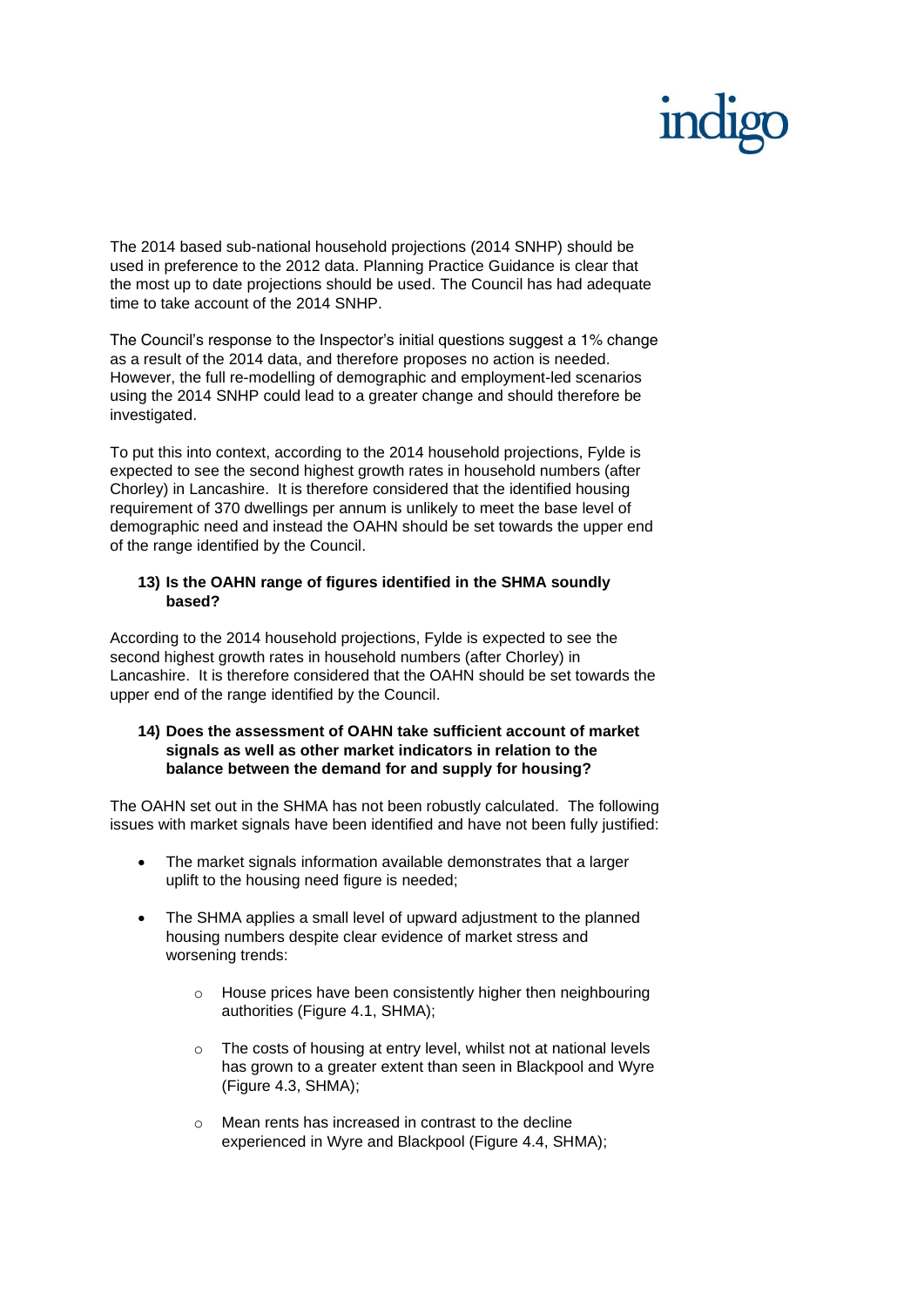- o Affordability ratios in Fylde increased sharply between 2011 and 2012 suggesting a worsening of affordability with the latest data suggesting that the borough is now relatively less affordable than Wyre, a divergence from the historic trend. The rate of change in the affordability ratio exceeds that seen in the other Fylde Coast authorities and the other comparative neighbouring authorities (Figure 4.6, 4.7, SHMA);
- o There has been a long-term fall in the rate of net completions in Fylde and whilst commitments have recently increased, they are not being progressed to completions. The rate of development has consistently fallen below the planned target which has resulted in need not being met and potentially restricting the formation of new households (Figure 4.8, SHMA); and
- o Residential land in Fylde is characterised by notably high values, which exceeds the weighted average for England (excluding London) and all neighbouring authorities (Figure 4.10, SHMA).

Greenhurst has not undertaken its own assessment of housing need, but notes an uplift to the housing need figure should be applied to reflect signals of market stress and worsening trends.

# **16) In relation to affordable housing:**

**b. The Plan recognises that the full amount of affordable housing needed per annum is not deliverable. Has the Council considered the option of a higher housing requirement to assist in delivering more affordable dwellings?**

Paragraph 47 of the NPPF requires local planning authorities to use their evidence base to ensure that their Local Plan meets the full OAHN for market and affordable housing in the housing market area. Planning for too few affordable homes would have damaging consequences for Fylde in terms of worsening housing affordability, a problem currently experienced by residents of Fylde, as identified by the SHMA.

# **18) Have employment trends been appropriately taken into account? Is the OAHN aligned with forecasts for jobs growth? (Also see Issue 4)**

The SHMA Addendum 2 concludes at paragraph 5.27 and 5.28 that:

*'The re-modelling in this report continues to identify that at the upper end, the range identified within the 2013 SHMA falls below the remodelled outputs presented in this Addendum. The Employment-led AECOM and Oxford Economics scenarios suggest a need for between*